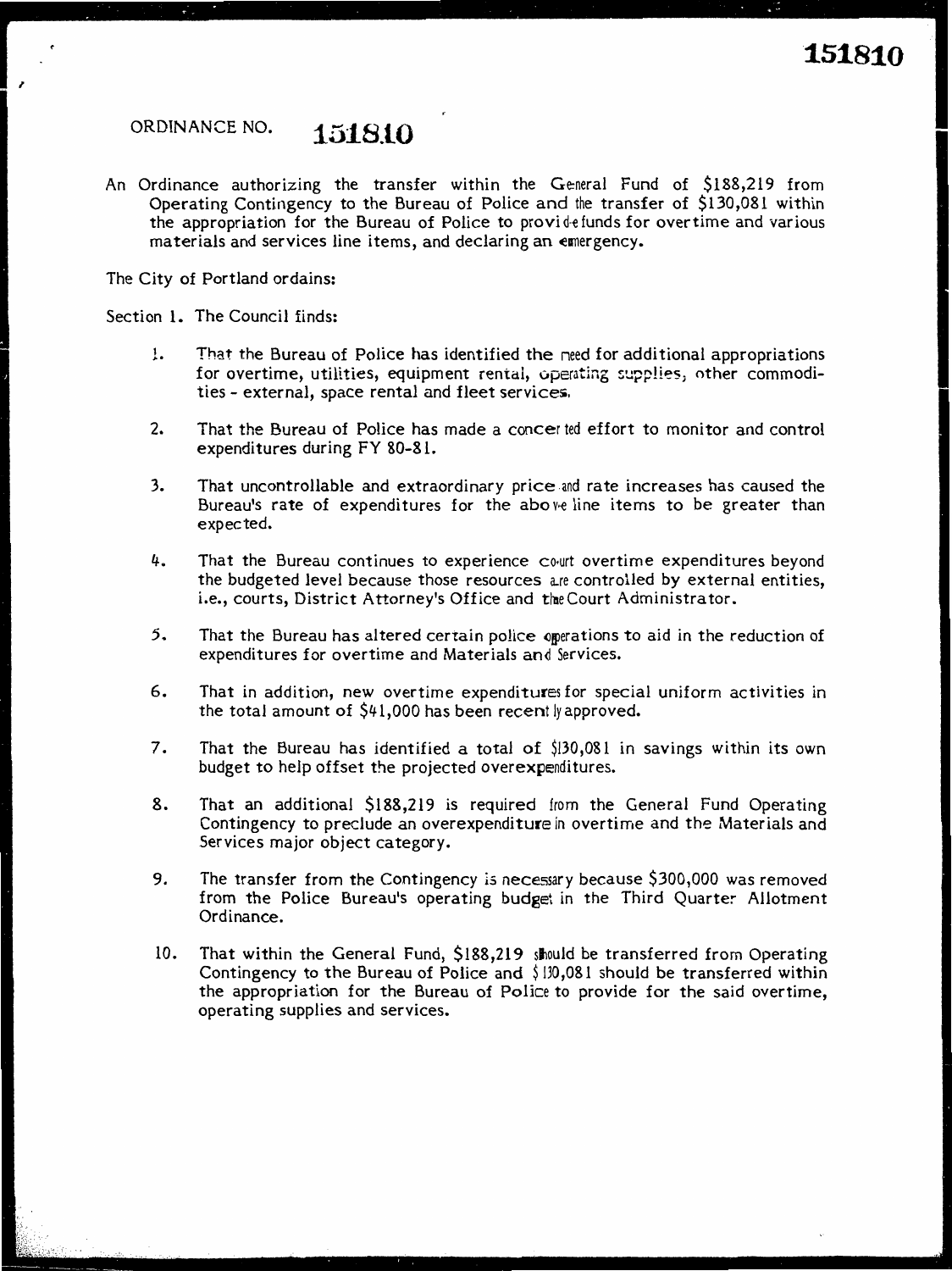## **ORDINANCE** No.

#### NOW, THEREFORE, the Council directs:

a. That appropriations be transferred within the General Fund as follows:

| GENERAL FUND                                                                                                                                                 |                   |                                                                               |
|--------------------------------------------------------------------------------------------------------------------------------------------------------------|-------------------|-------------------------------------------------------------------------------|
| Operating Contingency (20100010)                                                                                                                             | From<br>\$188,219 | To                                                                            |
| Bureau of Police, AU 100                                                                                                                                     |                   |                                                                               |
| 10700019.110<br>10700019.140<br>10700019.220<br>10700019.230<br>10700019.320<br>10700019.380<br>10700019.440<br>10700019.510<br>10700019.590<br>10700019.640 | 110,000<br>20,081 | \$110,000<br>20,000<br>20,000<br>51,000<br>4,000<br>4,300<br>100,000<br>9,000 |
| <b>TOTALS</b>                                                                                                                                                | \$318,300         | \$318,300                                                                     |

Section 2. The Council declares that an emergency exists because it is necessary that the appropriations transfers herein described should not be unnecessarily delayed; therefore, this Ordinance shall be in effect from and after its passage by the Council.

**Passed by the Council, JUN 2 4 1981** 

Mayor Ivancie June 2, 1981 J.S. Sander: afm

**Attest:** 

uditor of the City of Portland

**Page No.\_**